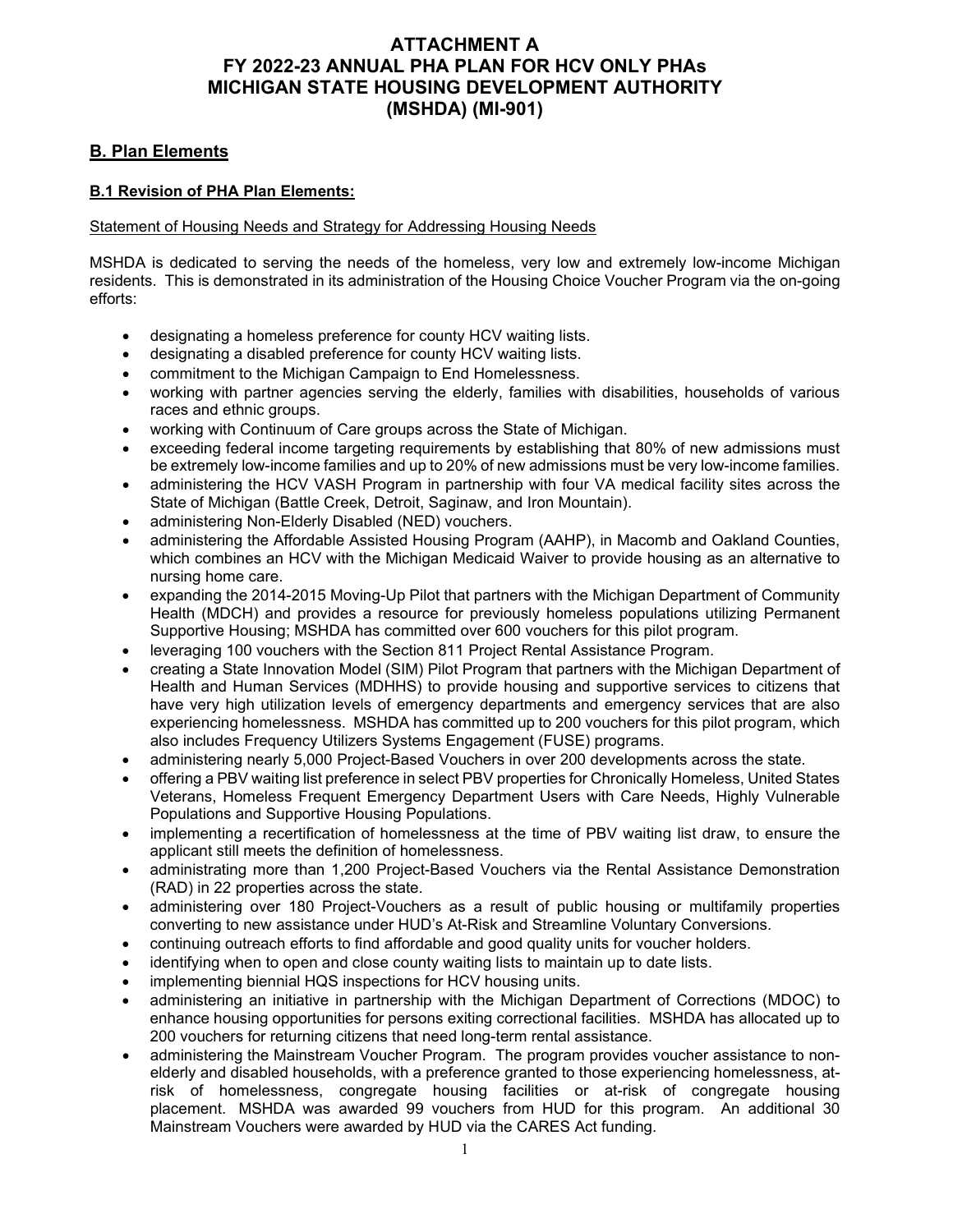- administering the Family Unification Program (FUP) in collaboration with the MDHHS. The program provides voucher assistance to FUP-eligible families and FUP-eligible youth experiencing housing barriers. MSHDA was awarded 81 vouchers from HUD for this program.
- administering Emergency Housing Vouchers (EHV). MSHDA was awarded EHVs and associated service funding from HUD and entered into MOUs with local CoCs and/or Planning Bodies for applicant referrals and delivery of service funding to mitigate barriers to obtain housing.

#### Deconcentration and Other policies that Govern Eligibility, Selection and Admissions

MSHDA promotes deconcentration of poverty and promotes income mixing in all areas by educating applicants at the time of their briefing on these issues.

Waiting lists exist for all 83 Michigan counties and are opened or closed as necessary. Applications are taken electronically. As of November 23, 2021, there are 28,960 applicants on the waiting lists. Of these, 25,567 are extremely low income; 2,582 are very low income; and 811 are low income. Families with children make up 45% of waiting list applicants; 9% are elderly and 18% are disabled.

MSHDA has a homeless preference and applications are taken from homeless families and added to the homeless preference waiting list when certified. A disability preference is given for those applicants where the head of household, co-head or spouse are disabled. Verification of disability is obtained upon selection from the waiting list.

A county residency preference is given for those applicants who either live or work in the county and can prove residency through a verified current address or verification from an employer. A Michigan residency preference is given for those applicants who either live or work in the state of Michigan and can prove residency through a verified current address or verification from an employer.

PBV applicants must apply through the Lead Agency/HARA or property management staff. Referrals are sent directly to the MSHDA contracted Housing Agent for placement on the PBV Waiting List.

| <b>Financial Resources:</b><br><b>Planned Sources and Uses</b>        |                   |                     |
|-----------------------------------------------------------------------|-------------------|---------------------|
| <b>Sources</b>                                                        | <b>Planned \$</b> | <b>Planned Uses</b> |
| Federal Grants (FY 2019 grants)                                       |                   |                     |
| <b>Public Housing Operating Fund</b><br>a)                            | Not applicable    |                     |
| <b>Public Housing Capital Fund</b><br>b)                              | Not applicable    |                     |
| Annual Contributions for Section 8 Tenant-<br>c)                      | \$219,487,162     | Section 8 Eligible  |
| <b>Based Assistance</b>                                               |                   | expenses            |
| <b>Community Development Block Grant</b><br>d)<br>(CDBG)              | Not applicable    |                     |
| <b>HOME</b><br>e)                                                     | Not applicable    |                     |
| Other Federal Grants (list below)                                     |                   |                     |
| FSS Program                                                           | \$<br>1,178,500   | <b>FSS Program</b>  |
| Sec 811 Program                                                       | \$<br>5,516,950   | Sec 811 PRA Program |
| 2. Prior Year Federal Grants (unobligated<br>funds only) (list below) | None              |                     |
| 3. Public Housing Dwelling Rental Income                              | Not applicable    |                     |
| 4. Other income (list below)                                          | None              |                     |
| 5. Non-federal sources (list below)                                   | None              |                     |
| <b>Total resources</b>                                                | \$226,182,612     |                     |

#### Financial Resources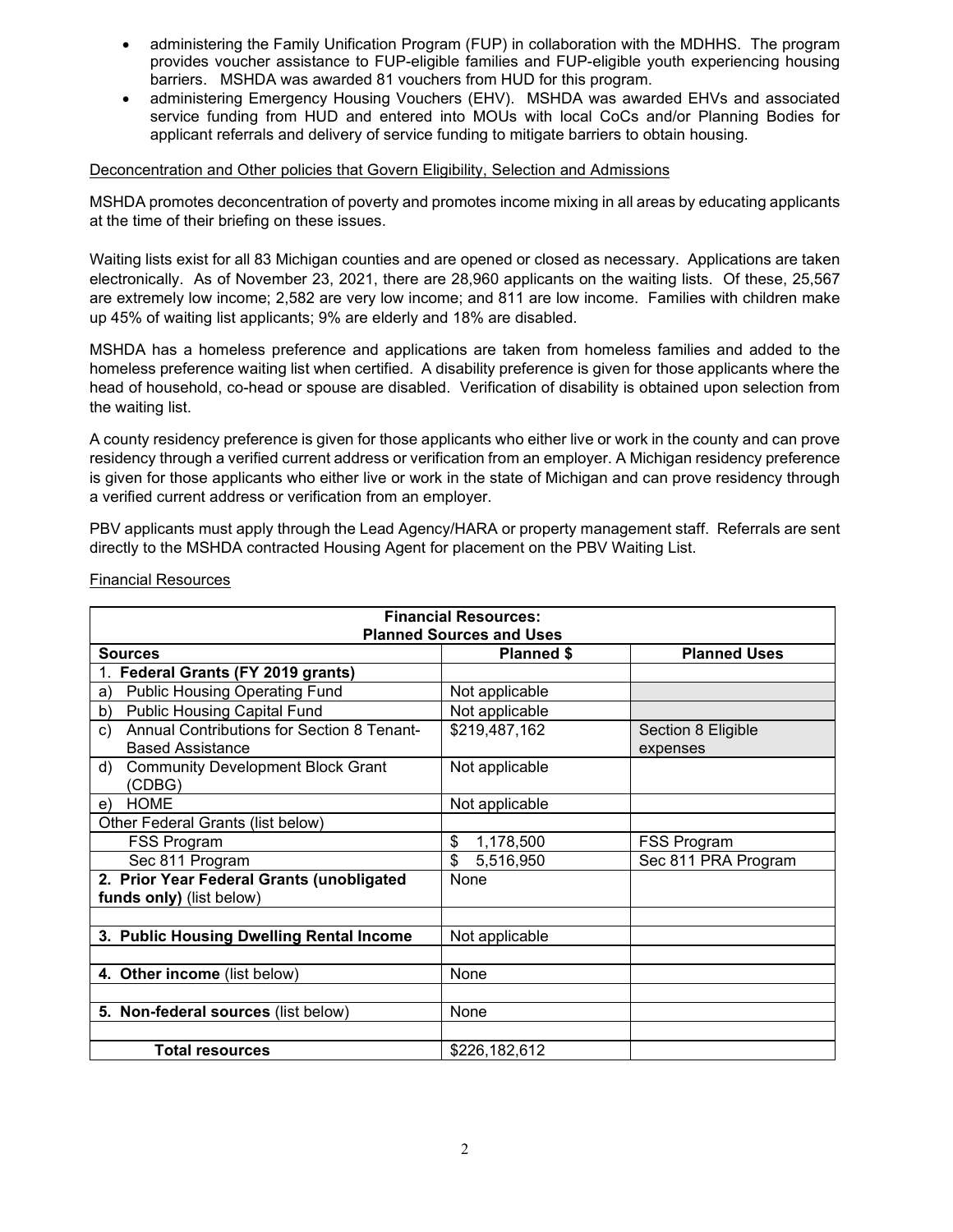## Rent Determination:

MSHDA will continue to have a \$50 Minimum Total Tenant Payment (TTP). If the MSHDA HCV budget is significantly increased, the minimum TTP amount may be adjusted downward.

In December 2021, MSHDA received an expedited waiver approval from HUD to set the payment standards at 120% of the 2022 Fair Market Rents for its jurisdiction. MSHDA will conduct a review of the 2023 Fair Market Rents to determine payment standard levels and if necessary, request a similar approval to establish 2023 payment standards between 111-120% for its jurisdiction.

#### Homeownership:

MSHDA will continue administering its Section 8 Homeownership Program entitled the *Key to Own* Homeownership Program which has been operating since March 2004. The MSHDA *Key to Own* Homeownership Program has no set limits on the maximum number of participants. Currently, MSHDA has over 1,200 participants in the *Key to Own* Homeownership Program who are working on program requirements, i.e., credit scores, finding employment, debt reduction, etc. Since the program's inception, 624 MSHDA HCV participants have become homeowners.

#### Safety and Crime Prevention:

The MSHDA Office of Rental Assistance and Homeless Solutions (RAHS) is committed to the implementation of the VAWA of 2013. MSHDA will continue to undertake actions to meet this requirement in the administration of the Housing Choice Voucher (HCV) Program.

MSHDA's contracted Housing Agents participate in local Continuum of Care meetings and use those contacts and others known to them through the Family Self-Sufficiency Program to assist survivors of domestic violence (including dating violence, sexual assault, or stalking) and their children when cases are made known to them.

Many of the agencies participating in the Continuum of Care groups provide temporary housing/shelter to survivors of domestic violence and their children. MSHDA staff and Housing Agents work with the partnering Continuum of Care service agencies and partnering Housing Assessment and Resource Agencies (HARAs) to find resources for domestic violence survivors, and children and adult victims of dating violence, sexual assault, or stalking to make sure the family can maintain their housing assistance.

MSHDA provides the Notice of Occupancy Rights under VAWA (HUD 5380) and the Certification of Domestic Violence, Dating Violence, Sexual Assault, or Stalking (HUD 5382) when a family is denied admission to the program, when a family is admitted to the program and when the family is terminated from the program. In addition, MSHDA has created an Emergency Move Plan for HCV and PBV participants and provides the Emergency Transfer Request for Certain Victims of Domestic Violence, Dating Violence, Sexual Assault and Stalking (HUD 5383) upon request.

# **D. Affirmatively Furthering Fair Housing (AFFH)**

## **D.1 Affirmatively Further Fair Housing**

The following strategies and actions were employed by MSHDA to achieve fair housing goals:

## Strategy/Action #1:

**Conduct Education and Testing to Reduce the incidence of Housing Discrimination**: In partnership with local fair housing centers, MSHDA is providing training to landlords, local units of government, property managers, MSHDA staff, the general public, and other housing partners in fair housing law and practice to reduce the incidence of housing discrimination in Michigan. Fair housing centers are conducting fair housing testing on MSHDA-financed multifamily housing complexes and Housing Choice Voucher properties to evaluate compliance with state and federal law concerning protected classes. Fair housing centers provide guidance and assistance to housing providers with fair housing concerns. MSHDA is providing virtual educational opportunities to MSHDA customers and the public to bring greater awareness to rights under the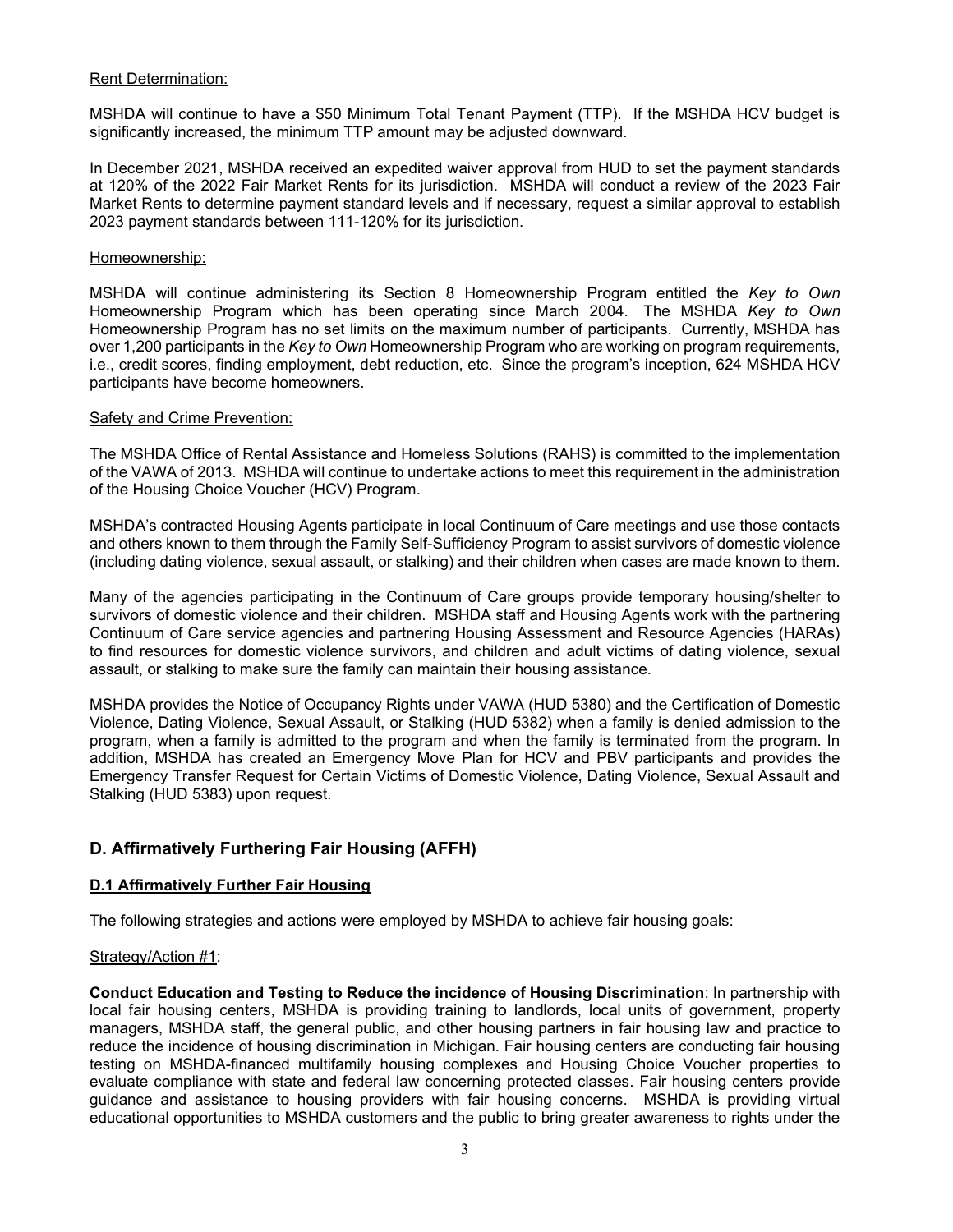Fair Housing Act. Some of the topics covered include but are not limited to Criminal Records, Sexual Harassment, National Origin Discrimination, and Religious Discrimination.

#### Strategy/Action #2:

**Increase access to housing for disadvantaged populations**: Assists 28,000 low-income families with rent subsidies through MSHDA's HCV Program. The program includes a homeless preference and a disability preference to move individuals into safe, decent, and stable housing. The HUD VASH program administered by MSHDA combines the HCV rental assistance for homeless veterans with case management and clinical services provided by the Department of Veteran Affairs (VA). The Mainstream Voucher Program provides rental assistance to families that consist of a non-elderly person with disabilities. The voucher assistance provides the housing stability that many individuals desperately need, and the Department of Health and Human Services (DHHS) and the Housing Assessment and Resource Agencies (HARA) provide support services based on the individual's needs and affiliated program. The Family Unification Program (FUP) provides rental assistance to FUP-eligible families and youth. The rental assistance provides relief from housing barriers and the local Continuum of Care (CoC) and DHHS agencies provide supportive services to promote housing stability and self-sufficiency. The Emergency Housing Vouchers (EHVs) provide rental assistance for individuals and families who are homeless, at-risk of homelessness, recently homeless, and survivors of domestic violence, dating violence, sexual assault, stalking and human trafficking. The service funding that accompanies the EHVs is utilized by the COCs and Local Planning Bodies to identify and mitigate barriers that these families may face in the renting a unit with an EHV.

Disseminate fair housing rights materials including information related to sexual harassment to approximately 28,000 households receiving assistance through MSHDA's Housing Choice Voucher Program. Additionally, distributes fair housing materials to approximately 9,000 landlords participating in the HCV Program.

#### Strategy/Action #3

**Bring greater awareness to fair housing rights:** MSHDA's Housing Education Program (HEP) partners with 35 Housing Counseling Agencies throughout Michigan which employs counselors and educators who hold HUD and other National Certifications to deliver individual counseling and educational classes in the following key areas: Homebuyer Education, Pre-Purchase Individual Counseling, Mortgage Default and Delinquency (Foreclosure) Counseling, Financial Literacy Group Education, Individual Budget and Credit Counseling, Rental Housing Education and Counseling, Disaster Relief Housing Counseling and Homeless Individual Counseling. Within each of these service types include Fair Housing training and individual client support with any Fair Housing concerns or possible violations. Housing Counselors are required to be HUD Certified and actively employed by a HUD approved 501c3 organization. Counselors are also required to receive ongoing professional development training to ensure they are delivering the most current information to the clients they serve, especially surrounding fair housing laws. MSHDA HEP is dedicated to Fair Housing and both our team as well as our agencies have deep working relationships with the Fair Housing offices throughout Michigan in the delivery of AFFH trainings and client referrals.: Regularly sponsor fair housing events hosted by local fair housing centers to support and expand fair housing efforts in training, awareness, testing, etc. to tackle impediments to fair housing choice. Incorporate fair housing training into existing regional meetings, conferences, and workshops with housing partners.

#### Strategy/Action #4

**Fair Housing Information on MSHDA Website and Outreach efforts:** Fair housing rights and complaint filing information on MSHDA's website to connect users to local and national fair housing resources. Local units of government, nonprofit organizations, and other organizations funded with state or federal resources through MSHDA prominently place fair housing posters and information for the public to view and are required to affirmatively further fair housing.

## Strategy/Action #5

**Enhance Access to Homeless Prevention Services:** Employ the Coordinator for Michigan's Campaign to End Homelessness (MCTEH) and maintain the website (https://www.michigan.gov/mcteh) that provides pertinent information related to programming, workshops/training, and initiatives to assist regional and